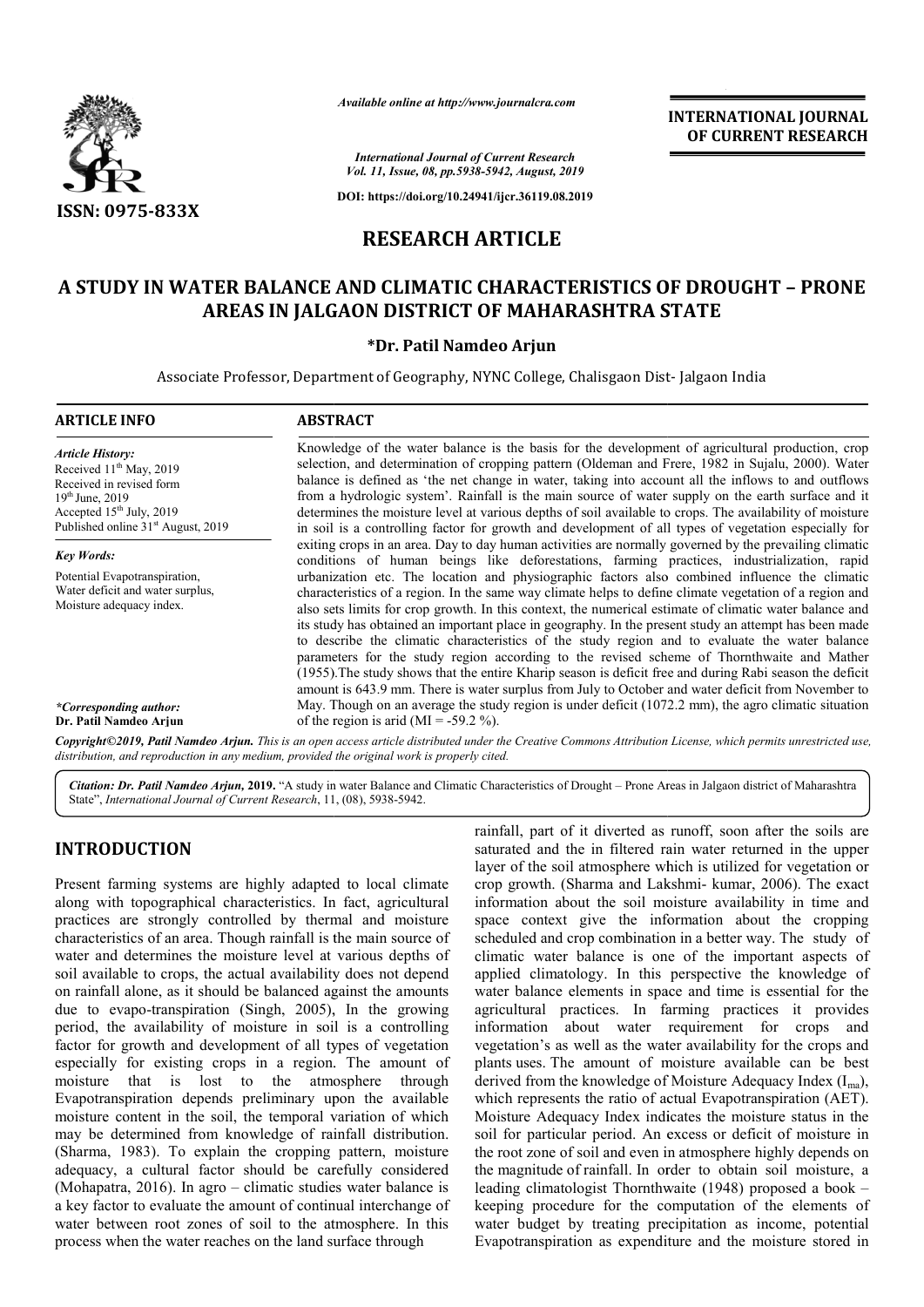the soil as a reserve for use in times of deficient precipitation (Subrahma-nyam *et al.,* 1963). In recent years the growing demand of water in various sectors of economy for different purposes has drawn much attention of the scientist of many disciplines like applied climatology, agronomy, hydrology, industries, water management, geophysics etc to make better use of this precious resource foe welfare of the human being. Specially, in agro- climatic studies a clear understanding of water balance elements like spatio – temporal occurrence and distribution of precipitation actual Evapotranspiration, potential Evapotranspiration, the water deficiency and water surplus has become an important consideration and also it helps in various agricultural operations.

#### **Objectives**

- To derive water balance parameters on the basis of climatic elements to find out seasonal variation in water surplus/ deficit.
- To determine moisture adequacy index.

**The study area:** The study area is located in the drought-prone tahsils of Jalgaon district of Maharashtra state. These drought prone tahsils are identified by V Subramaniam (1987), Review Committee appointed by the Maharashtra State Government. The tahsils are Amalner, Dharangaon, Erandol, Parola, Chalisgaon, Bhadgaon, Jamner and Muktainagar. There are 09 tahsils which are selected for present study which cover an area 6994.54 sq.km. The area under study is located south of the Tapi River in Jalgaon district. It lies between  $20^011'$  to  $21^013'$  North latitudes and  $74^046'$  to  $76^024'$  East longitudes (Fig. 1). The study region is a plateau area with variations of some uneven lands on the banks of rivers. The River Girna and Waghur is the architect of this plateau area.

**Data base and Methodology:** The required data of climatic elements like rainfall, temperature, were obtained from the IMD, Pune and HDUG Nasik for the period of 31 years. Some other important information was collected through online published research papers and journals. The modified scheme of Thornthwaite and Mather (1955) has been applied for computation of various water balance parameters like PE, AE, WS and WD. Further in order to find out the seasonal variation in soil moisture, Moisture Adequacy Index (Ima) as suggested by J.O Ayoade (1972) later on V.P.



Subramaniam (1983) has been computed. The  $I_{ma}$  value represents the ratio between Actual Evapotranspiration and Potential Evapotranspiration expressed in percentage.

#### **Climatic Characteristics**

The study region is attitudinally situated in a sub-tropical interior part characterized by monsoon climate. Thus the study area experiences the complete reversal of the weather conditions by seasonal reversal of wind direction. The year is mainly divided into four distinct seasons by India Meteorological Department; south-west monsoon season (Jun-Sept), post monsoon season (Oct, Nov and Dec), winter season (Jan- Feb), and summer season (March to May).

#### **Climatic Water Balance**

Water balance is a key factor to evaluate the amount of continual interchange of water between root zone of soil and the atmosphere. In this perspective the knowledge of water balances parameters in space and time is essential not only for the hydrological processes but also to the agricultural practices. The water balance gives a good insight of ecologically sensitive parameters. It provides useful information about the existing moisture condition of an area.

#### **Evapotranspiration**

To compute the Evapotranspiration /evaporation from free water surface and land areas of the earth, a climatic water balance establishes relationship between water balance and Evapotranspiration in quantitative term. In this regard a leading climatologist C.W.Thorthwaite (1931, 1948, and later on in 1955) firstly introduced the concept of potential evapotranspiration and proposed an empirical formula to obtain its value on the basis of mean monthly temperature. In water balance studies, Evapotranspiration is a major component to measure the degree of dryness and wetness of a region. Like precipitation it is also an important parameter to determine the climate of a region. From a comparison of the seasonal march of precipitation with Evapotranspiration, the magnitude of moisture parameters i.e. water surplus, water deficit, soil moisture storage and water runoff may be determined (Singh, 1977). On the basis of the march of precipitation from month to month and place to place a region experiences both wet and dry seasons in a year. The above aspects are explained as follows (Thornthwaite and Mather, 1955);(1) period of full storage, when precipitation exceeds the water need and a moisture surplus (S) accumulates, the early part of a dry period, when the stored soil moisture and precipitation used in Evapotranspiration, is termed as period of soil moisture utilization, when soil moisture storage steadily diminishes, the actual Evapotranspiration falls much below the potential and a moisture deficiency (D) occurs and a moisture season, when precipitation again starts exceeding the water need, soil moisture is reaching till it attains its full capacity. After the completion of this recharge, a surplus (S) commences again.

#### **Potential evapotranspiration**

PE is the amount of water that would evaporate and transpire from a wet vegetated surface if soil moisture were always available in sufficient amount for optimum use. So the annual and seasonal patterns of PE exhibit a close resemblance to the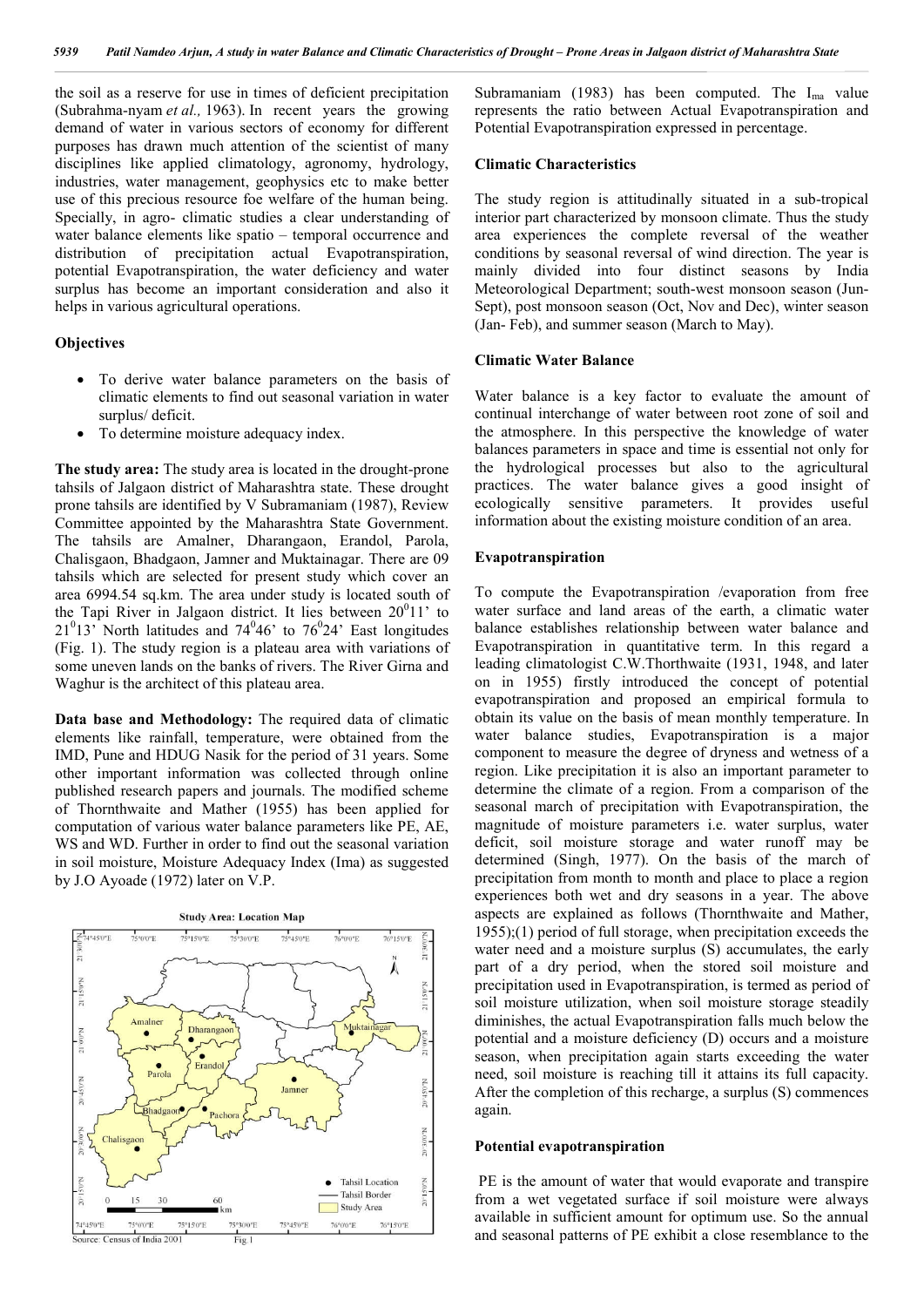distribution of temperature. The average annual PE is about 1674 mm. On an average, the maximum water need is observed in the month of May (269mm) and the minimum in January (84). The average seasonal PE values are highest in SW monsoon season (540 mm) because of high temperature, longer day duration and highest vegetal covers. However it is found lowest in winter months (191) due to low temperature.

### **Actual Evapotranspiration**

Actual Evapotranspiration is the most important water balance parameter which may be expressed as the actual amount of water lost to the atmosphere under the existing climatic condition and moisture stored in the soil. So its seasonal distribution is highly controlled by the amount of rainfall and moisture available in the soil region. On an average it is lowest in the month of January (19 mm) and highest in the July (122 mm) in the study area. The amount of actual water loss is highly variable from season to season. In SW monsoon season (JJAS) it is highest (380 mm). In this period, AE increases due to adequate moisture supply through rainfall. Thereafter it started to decrease from the months of Post – monsoon season till the end of winter season. From the beginning of summer months the amount of actual water loss gradually increases with rising temperature.

# **Water deficit**

The water deficit is expressed as the difference between water need (PE) and actual Evapotranspiration (AE). It is simply the shortage of moisture that is not available for utilization. In monsoonal climate where the seasonal rainfall variability is high, the climate becomes drier at the end of moist period. Excepting three months of rainy (JJAS) season, remaining other months experience varying amount of deficiency in the year. On an average the deficiency occurs highest (560.4 mm) in dry summer season due to low or no rainfall. Due to negligible or meagre amount of rainfall and low Evapotranspiration winter season observes least amount of water deficit (172.2 mm).

#### **Water surplus**

The surplus water is that part of rainfall which is excess from the Evapotranspiration and soil moisture storage. Therefore the water surplus represents the amount of water that is left after fulfilling the demands of the atmosphere and the soil. The comparison of monthly P, PE and moisture storage gives the information about the moisture surplus of the region. In the study area July, August and September are the rainiest month of the year.

**Table 1. The Study Area: Water Balance Parameters in mm (Field Capacity = 100mm).**

| Parameter | Jan.  | Feb.   | Mar    | Apr    | May    | Jun   | Jul      | Aug      | <b>Sept</b> | Oct   | <b>Nov</b> | Dec   | Annual |
|-----------|-------|--------|--------|--------|--------|-------|----------|----------|-------------|-------|------------|-------|--------|
| Temp      | 18    | 20     | 24     | 28     | 34     | 29    | 26       | 25       | 26          | 26    | 23         | 21    | 25     |
| P         | 3     |        |        |        | 10     | 122   | 72       | 187      | 112         | 50    | 12         |       | 683    |
| Pe        | 84    | 107    | 149    | 194    | 269    | 184   | 22       | 111      | 109         | 145   | 113        | 87    | 1674   |
| $P-e$     | $-81$ | $-104$ | $-146$ | $-193$ | $-259$ | $-61$ | 50       | 76       | ∍           | -96   | $-100$     | $-80$ | $-991$ |
| <b>ST</b> |       |        |        |        |        |       |          |          |             |       |            |       |        |
| <b>ST</b> |       |        |        |        |        |       |          |          |             |       |            |       |        |
| AЕ        | 10    | 9      | 11     | 8      | 36     | 40    | 122      | 111      | 107         | 97    | 36         | 18    | 602    |
| <b>WD</b> | 74    | 98     | 139    | 186    | 233    | 144   | $\theta$ | $\theta$ |             | 49    | 77         | 69    | 1072   |
| WS        |       |        |        |        |        | 83    | 51       | 76       |             | $-47$ | $-23$      | $-11$ | 81     |

Source: Computed by author, Relevant data Obtained from IMD, Pune.

| Table<br>$\mathbf{2}$                                                                       | Seasonal distribution of water balance parameters at the study region. |     |    |     |               |    |     |    |            |                    |     |     |     |              |     |    |     |     |     |    |
|---------------------------------------------------------------------------------------------|------------------------------------------------------------------------|-----|----|-----|---------------|----|-----|----|------------|--------------------|-----|-----|-----|--------------|-----|----|-----|-----|-----|----|
| Season                                                                                      | Winter season                                                          |     |    |     | Summer season |    |     |    | SW monsoon |                    |     |     |     | Post Monsoon |     |    |     |     |     |    |
| Parameters                                                                                  | P                                                                      | PE  | AE | WD  | WS            | P  | PE  | AE | WD         | <b>WS</b>          | P   | PE  | AE  | WD           | WS  | P  | PE  | AE  | WD  | WS |
| Volume.mm                                                                                   |                                                                        |     |    |     |               |    |     |    |            |                    |     |     |     |              |     |    |     |     |     |    |
| Chalisgaon                                                                                  | 8                                                                      | 186 | 13 | 173 | $\theta$      | 21 | 614 | 47 | 567        | $\Omega$           | 617 | 521 | 354 | 148          | 110 | 91 | 345 | 139 | 206 | 21 |
| Bhadgaon                                                                                    | 6                                                                      | 203 | 17 | 3   | $\Omega$      | 15 | 615 | 46 | 178        | $\Omega$           | 609 | 544 | 366 | 7            | 110 | 73 | 341 | 143 | 638 | 21 |
| Pachora                                                                                     |                                                                        | 175 | 20 | 155 | 0             | 12 | 546 | 48 | 499        | $\left( 0 \right)$ | 587 | 538 | 377 | 161          | 40  | 62 | 334 | 159 | 175 | 24 |
| Jamner                                                                                      | 8                                                                      | 153 | 17 | 136 | $\theta$      | 22 | 495 | 54 | 441        | $\theta$           | 664 | 496 | 375 | 114          | 130 | 76 | 319 | 149 | 170 | 45 |
| Erandol                                                                                     | 3                                                                      | 205 | 22 | 183 | $\theta$      | 9  | 627 | 58 | 569        | $\Omega$           | 607 | 537 | 384 | 147          | 41  | 66 | 342 | 153 | 189 | 10 |
| Parola                                                                                      | 5                                                                      | 211 | 24 | 187 | $\Omega$      | 13 | 719 | 60 | 659        | $\Omega$           | 602 | 549 | 405 | 152          | 4   | 53 | 405 | 163 | 242 | 35 |
| Amalner                                                                                     | 3                                                                      | 212 | 21 | 191 | $\Omega$      | 8  | 670 | 56 | 614        | $\theta$           | 555 | 534 | 371 | 154          | 22  | 64 | 357 | 130 | 227 | 30 |
| Dharangaon                                                                                  | 4                                                                      | 206 | 25 | 181 | $\theta$      | 15 | 652 | 75 | 577        | $\left( 0 \right)$ | 555 | 539 | 401 | 150          | 8   | 68 | 344 | 182 | 162 | 34 |
| Muktainagar                                                                                 | 11                                                                     | 170 | 14 | 156 | $\Omega$      | 14 | 574 | 49 | 525        | $\Omega$           | 545 | 476 | 371 | 110          | 45  | 69 | 314 | 129 | 185 | 30 |
| Region                                                                                      | 6                                                                      | 191 | 19 | 152 | $\theta$      | 14 | 612 | 55 | 514        | $\theta$           | 593 | 526 | 378 | 127          | 64  | 69 | 345 | 150 | 244 | 21 |
| Reference: $P = Precipitation$ , $PE - Potential Evaporation$ . $AE = Actual Evaporation$ . |                                                                        |     |    |     |               |    |     |    |            |                    |     |     |     |              |     |    |     |     |     |    |
| $WD = Water Deficit.WS = Water Surplus$                                                     |                                                                        |     |    |     |               |    |     |    |            |                    |     |     |     |              |     |    |     |     |     |    |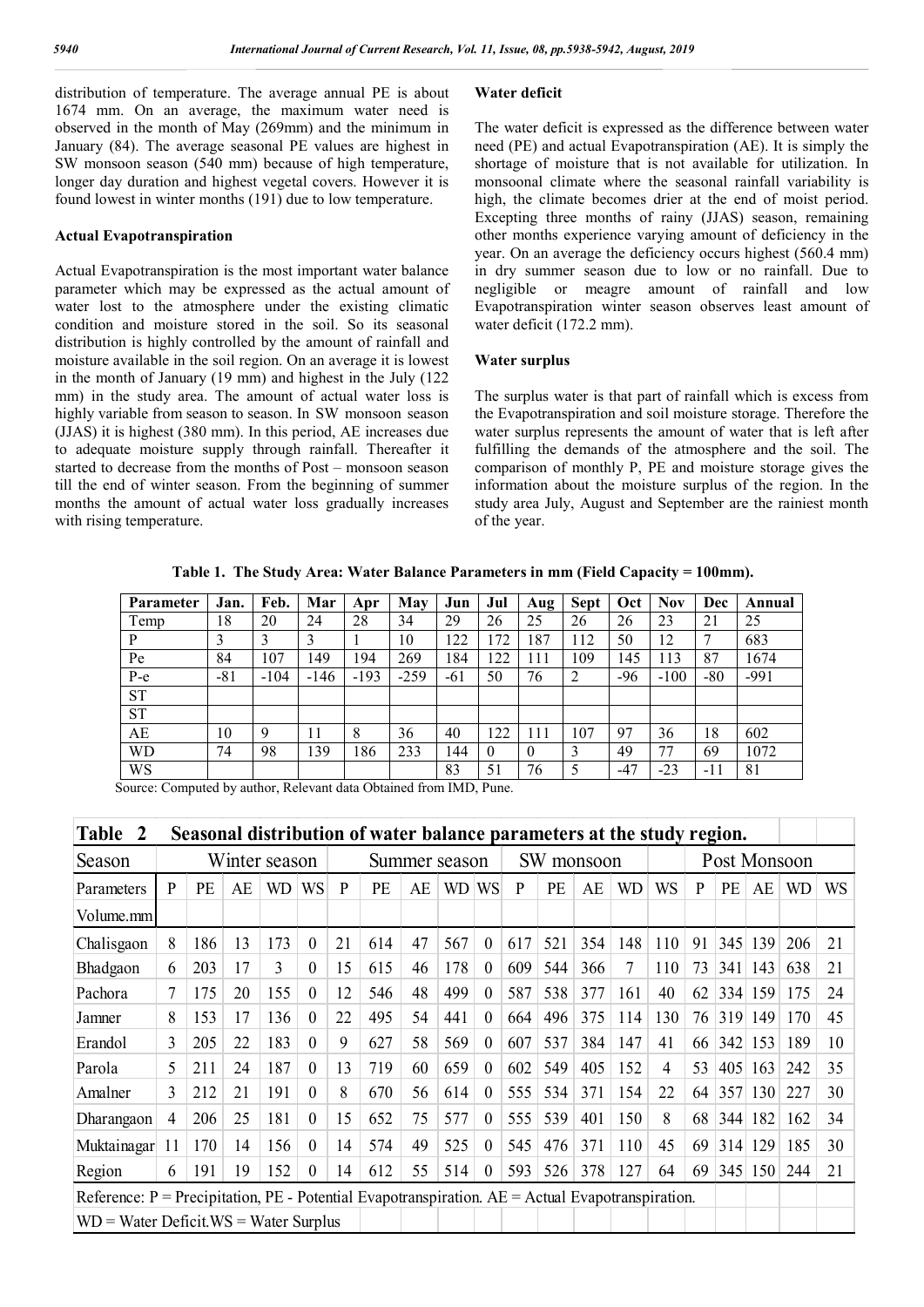| Climatic indices and climatic types of the study<br>Table 3 |         |          |      |          |    |          |                       |  |  |  |  |
|-------------------------------------------------------------|---------|----------|------|----------|----|----------|-----------------------|--|--|--|--|
| regionn based on Thornthwaites rational cliassification     |         |          |      |          |    |          |                       |  |  |  |  |
| Mete.                                                       | Im      | Climatic | TE   | Climatic | Ih | climatic | Climatic              |  |  |  |  |
| station                                                     |         | code     |      | code     |    | code     | types                 |  |  |  |  |
| Chalisgaon                                                  | $-60.1$ | E        | 67.0 | $B_1$    | 4  | d        | E, B <sub>1</sub> , d |  |  |  |  |
| Bhadgaon                                                    | $-59.2$ | E        | 67.7 | $B_1$    | 4  | d        | E, B <sub>1</sub> , d |  |  |  |  |
| Pachora                                                     | $-58.7$ | Е        | 67.4 | $B_1$    | 5  | d        | E, B <sub>1</sub> , d |  |  |  |  |
| Jamner                                                      | $-56.8$ | E        | 66.4 | $B_1$    | 4  | d        | E, B <sub>1</sub> , d |  |  |  |  |
| Erandol                                                     | $-53.8$ | E        | 69.8 | $B_1$    | 5  | d        | E, B <sub>1</sub> , d |  |  |  |  |
| Parola                                                      | $-50.6$ | E        | 70.7 | $B_1$    | 5  | d        | E, B <sub>1</sub> , d |  |  |  |  |
| Amalner                                                     | $-52.5$ | Е        | 71.0 | $B_1$    | 6  | d        | E, B <sub>1</sub> , d |  |  |  |  |
| $-41.6$<br>Dharangaon                                       |         | Е        | 71.3 | $B_1$    | 6  | d        | E, B <sub>1</sub> , d |  |  |  |  |
| Muktainagar                                                 | $-53.5$ | Е        | 70.1 | $B_1$    | 5  | d        | E, B <sub>1</sub> , d |  |  |  |  |
| Region                                                      | $-54.4$ | E        | 69.0 | $B_1$    | 5  | d        | E, B <sub>1</sub> , d |  |  |  |  |
| Source: Computed by researcher, Relevant data               |         |          |      |          |    |          |                       |  |  |  |  |
| Obtained from IMD, Pune.                                    |         |          |      |          |    |          |                       |  |  |  |  |

| Table 4: The Study Area Derived water balance parameters               |      |                 |       |       |       |  |  |  |  |  |  |
|------------------------------------------------------------------------|------|-----------------|-------|-------|-------|--|--|--|--|--|--|
| (AE and PE), Moisture Adequacy Index (Ima) and climatic types.         |      |                 |       |       |       |  |  |  |  |  |  |
| <b>Station</b>                                                         | PE   | <b>Climatic</b> |       |       |       |  |  |  |  |  |  |
|                                                                        | (mm) | (mm)            |       | code  | type  |  |  |  |  |  |  |
| Chalisgaon                                                             | 1666 | 553.5           | 33.22 | D     | Dry   |  |  |  |  |  |  |
| Bhadgaon                                                               | 1703 | 572.0           | 33.59 | D     | Dry   |  |  |  |  |  |  |
| Pachora                                                                | 1593 | 603.0           | 37.85 | D     | Dry   |  |  |  |  |  |  |
| Jamner                                                                 | 1463 | 595.1           | 40.68 | D     | Dry   |  |  |  |  |  |  |
| Erandol                                                                | 1171 | 617.5           | 52.73 | Semi- | Semi- |  |  |  |  |  |  |
|                                                                        |      |                 |       | moist | moist |  |  |  |  |  |  |
| Parola                                                                 | 1884 | 652.6           | 34.64 | D     | Dry   |  |  |  |  |  |  |
| Amalner                                                                | 1773 | 578.9           | 32.65 | D     | Dry   |  |  |  |  |  |  |
| Dharangaon                                                             | 1741 | 685.9           | 39.40 | D     | Dry   |  |  |  |  |  |  |
| Muktainagar                                                            | 1534 | 563.1           | 36.71 | D     | Dry   |  |  |  |  |  |  |
| Region                                                                 | 1674 | 601.8           | 35.95 | D     | Dry   |  |  |  |  |  |  |
| Source: Computed by researcher, relevant data obtained from IMD, Pune. |      |                 |       |       |       |  |  |  |  |  |  |

When the soil is fulfilled with rain water after retaining the moisture to its field capacity surplus occurs usually in the month of August and September (30 mm).

### **Evaluation of Moisture Adequacy Index**

Basically, this study focuses upon the assessment of soil moisture and to evaluate moisture status in soil according to their moisture holding capacity. In this context the climatologically water balance provides ecologically sensitive parameter like potential Evapotranspiration, Actual Evapotranspiration, Water Deficit and Water Surplus which are relevance to agriculture (Singh, 2005). In order to assess the soil moisture status, two water balance parameters are considered. The Moisture Adequacy Index  $(I<sub>ma</sub>)$ , defined as the ratio between actual Evapotranspiration (AE) and potential Evapotranspiration (PE) expressed in percent. It is a good indicator of the available moisture in the soil in relation to water need. The moisture adequacy index is a true representative of moisture affectivity, thus can be used in correlative studies of vegetation in relation to climate (Gautam *et al.,* 2012). An excess or deficit of moisture above or below field capacity in the root zone of the soil depends upon the

relative magnitude of rainfall over the area. The information on spatial and temporal availability of moisture adequacy index could be help full for the optimal utilization of water resources (Mohapatra, 2016).

## **Lang's rain factor (1920)**

In the study of agricultural planning and delimitation of climatic region, climatic aridity is used as an indicator. In this regard Land proposed a simple index i.e. rain factor. It is obtained by dividing the mean annual precipitation and mean annual temperature in degree Celsius. On the basis of Lang's rain factor the study area falls into the Semi-arid dry climate.

## **Koppen's climatic type**

Koppen proposed his first vegetation based empirical climatic classification in 1918. It was revised and modified by him from time to time and the final form of scheme was presented in 1936. In his final classification he used certain critical values of temperature and precipitation. He accepted that vegetation is the best expression of the totality of climate so that his many of the climatic boundaries have been selected